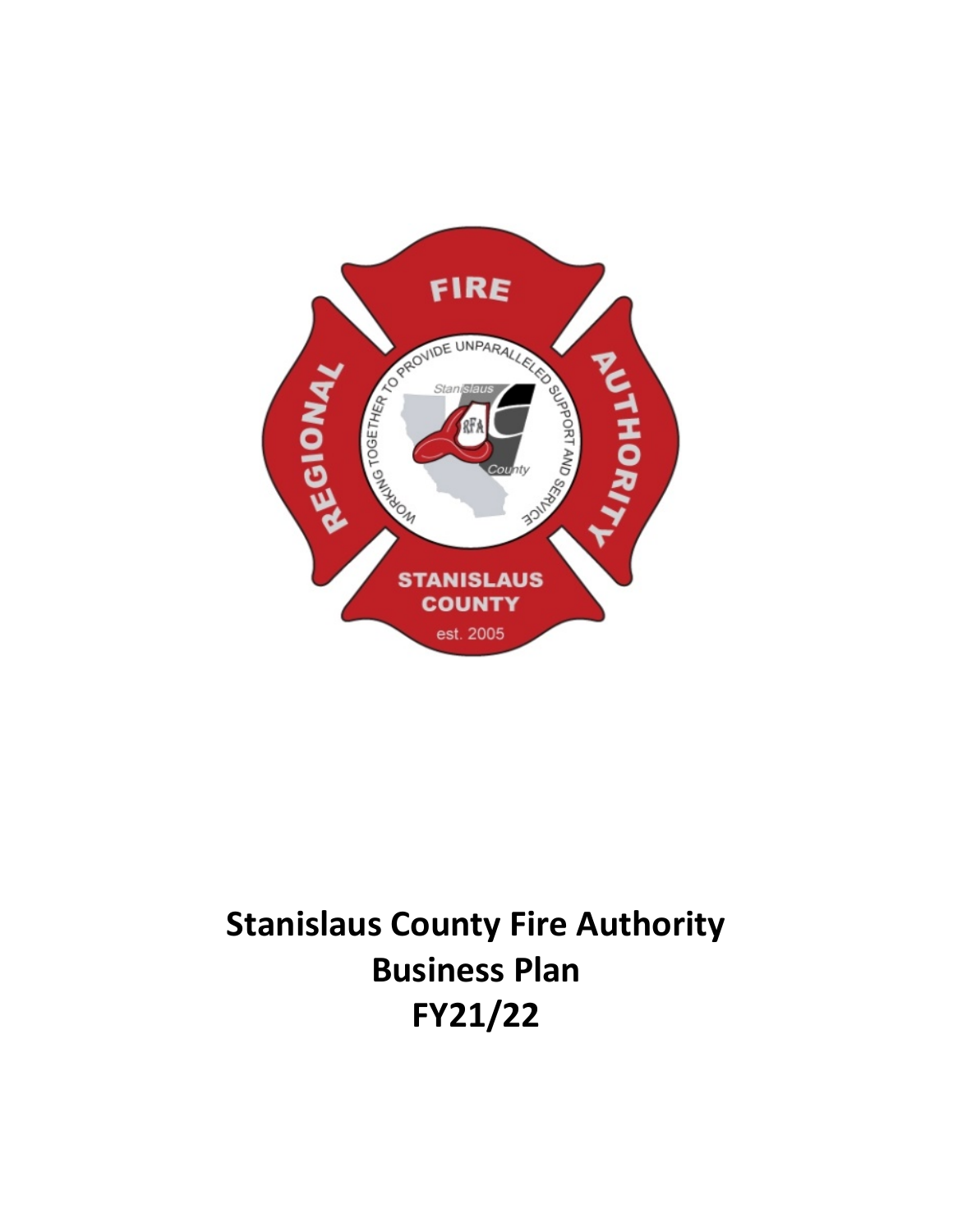## **Executive Summary**

The Stanislaus County Fire Authority (Fire Authority) is a Joint Powers Agreement established in November 2005 by the fire agencies in Stanislaus County to make recommendations to the Board of Supervisors on the expenditure of the Less-Than-Countywide Fire Tax, and to establish a cooperative relationship among the parties to the agreement for the provision of services.

#### **OVERVIEW:**

Issues of mutual concern to the fire agencies of Stanislaus County were identified and the Fire Authority, through a work-group process, came together for the following purposes:

- Facilitate cooperation among the Fire Agencies and the County related to the allocation and use of the Less-Than-Countywide Fire Tax.
- Provide a forum for discussion and study of countywide issues of mutual interest.
- Identify, inventory, and comprehensively plan for solutions to countywide issues requiring multijurisdictional cooperation.
- Facilitate cooperation among the Fire Agencies and the County for specific purposes, interrelated actions, and for the adoption of common policies with respect to issues and problems which are common to the parties.
- Develop countywide plans and policies for growth and development.

The Stanislaus County Fire Authority Board is comprised of an appointed representative from each fire agency listed above. Each individual agency adopted a resolution to approve the Joint Powers Agreement in order to participate, entitling each agency representative to one vote. As outlined in the Joint Powers Agreement, the Stanislaus County Fire Warden's Office is the administering agency. The Fire Authority may designate any representative of a member agency to serve as Chairman, Vice-Chairman and Secretary.

A quorum of at least one-half of the member agencies is required for the Fire Authority to take action. A two-thirds majority of those members present are required to approve all fiscal matters, including the use of the Less-Than-Countywide Fire Tax, but not including expenditures of less than \$500.

#### **FIRE AUTHORITY GOALS:**

The following goals were adopted and reaffirmed by the Fire Authority membership:

- Ensure an open environment that provides respectful and professional responsiveness to our community and agency partners.
- Adopt integrated, collaborative, and multi-disciplinary planning to ensure that our community and agency partners are served in an equitable, efficient and effective manner.
- Provide the highest quality of fire, life safety and all risk support services through collaborative community and agency partnerships in the areas of fire prevention, fire investigation, fire communications, administration/support, and training within available funding.
- Improve the stability and sustainability of revenue sources to support and enhance the fire, life safety and all risk services on a countywide basis.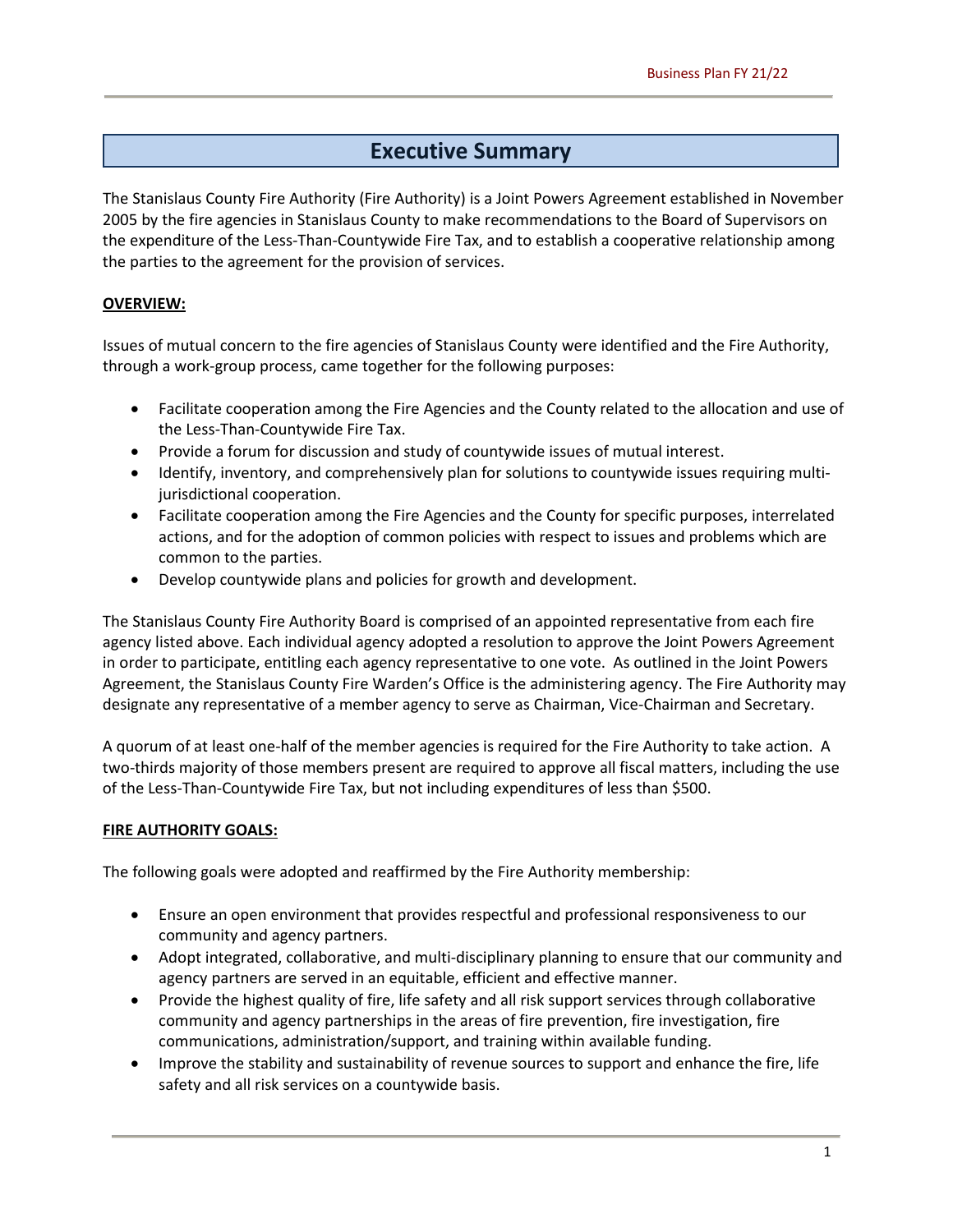#### **STRATEGIC PLAN:**

The strategy of the Stanislaus County Fire Authority is to represent the interests of all member agencies by focusing on organizational goals of both the Fire Authority and individual agencies. The following strategies were reaffirmed by the membership:

- Expand and foster mutually beneficial relationships with internal and external fire agencies
- Enhance relationships between fire districts, cities, County agencies, and identified stakeholders
- Achieve a unified voice and strengthen the fire service to meet future challenges
- Be the spokesperson/organization for fire and emergency services countywide
- Provide strategic direction, leadership, and influence to coordinate professional standards
- Initiate and support efforts that assist in funding the fire service
- Improve financial stability of the existing programs and services
- Explore financial opportunities

#### **ACTION PLAN:**

The action plans are defined to meet the adopted strategies stated above. The following pages outline specific planned service levels based on the priorities and anticipated funding for Fiscal Year 2021-2022.

It is the intent and purpose of the Fire Authority to achieve the most efficient and effective use of the Less-Than-Countywide Fire Tax revenues, and to seek partnerships to advance the ability to provide fire and emergency services in Stanislaus County.

The Fire Authority strives to provide services commensurate with funding levels. As funding levels change, adjustments are made based on available funding and negotiated with the service providers to ensure program stability.

While preparing the annual Business Plan, the Fire Authority engages with the member agencies to identify service priorities, performance expectations and funding allocations for those services identified as critical to the fire agencies in Stanislaus County. Based on available funding, the group then targets achievable, sustainable service levels to support those priorities.

The Fire Authority will continue to hold quarterly meetings for updates on services provided as well as regular sub-committee meetings to address issues specific to each as needed.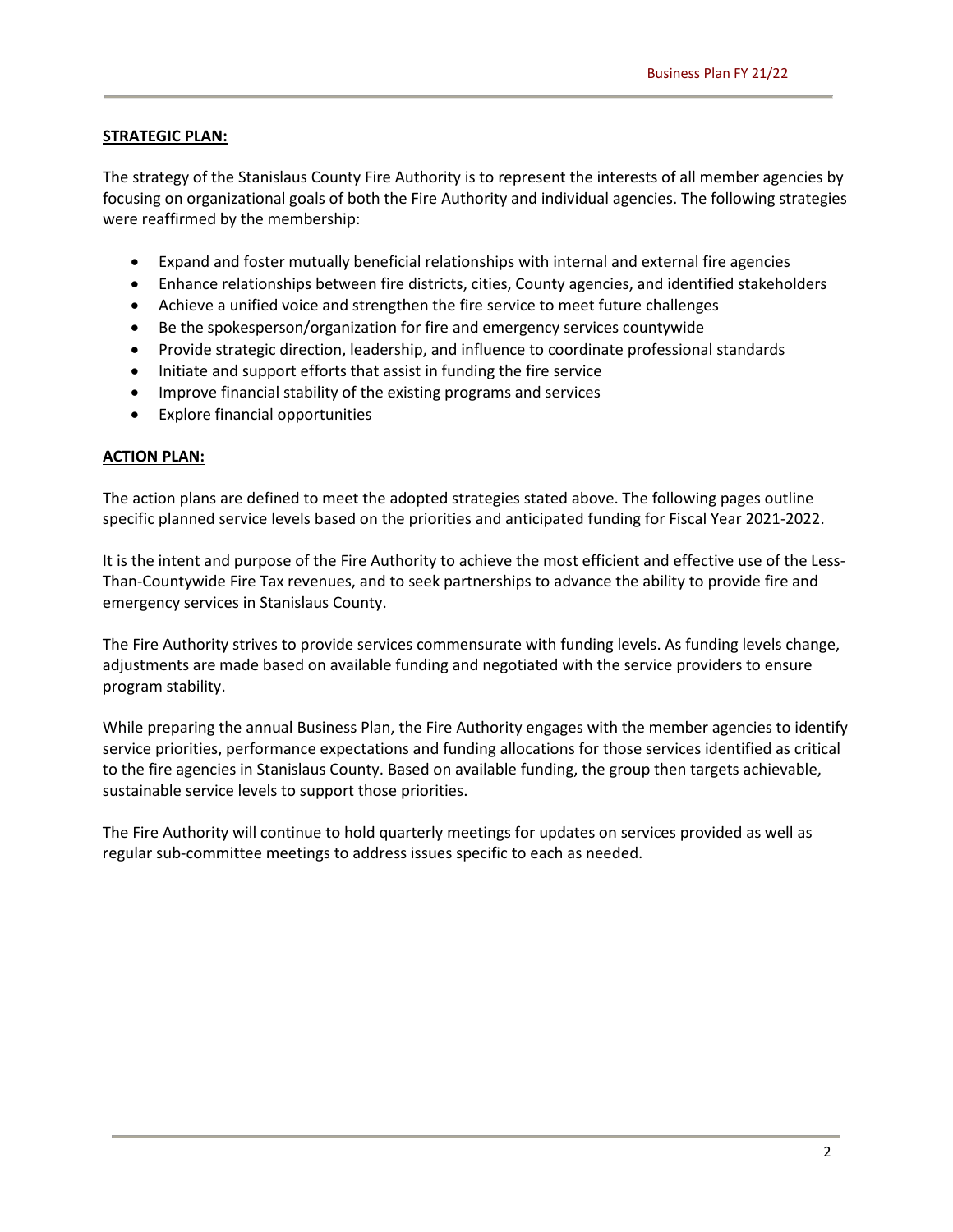## **Fire Authority Organization**

#### **Regional Fire Authority**

Chair – Richard Murdock, Stanislaus County Sheriff's Fire Warden Vice Chair – Patrick Burns, Interim Chief Salida Fire District Secretary/Clerk of the Board – Casi Persons, Stanislaus County Sheriff's Fire Warden

#### **Business Plan Sub-Committee**

Brooke Freeman, Stanislaus County Sheriff's Office Finance Manager Alan Ernst, Chief City of Modesto Fire Department Clint Bray, Battalion Chief Stanislaus Consolidated Fire Protection District Keith Bowen, Chief City of Newman Fire Department Mike Passalaqua, Chief Woodland Avenue Fire District

The following agencies are signatory to the Joint Powers Agreement: Burbank Paradise Fire Protection District Denair Fire Protection District Keyes Fire Protection District Mountain View Fire Protection District City of Oakdale City of Patterson Stanislaus Consolidated Fire Protection District City of Turlock Westport Fire Protection District West Stanislaus Fire Protection District Industrial Fire Protection District Ceres Fire Protection District Hughson Fire Protection District City of Modesto City of Newman Oakdale Fire Protection District Salida Fire Protection District Stanislaus County Fire Warden Turlock Rural Fire Protection District Woodland Avenue Fire Protection District Cal Fire – Santa Clara Unit Cal Fire – Tuolumne Unit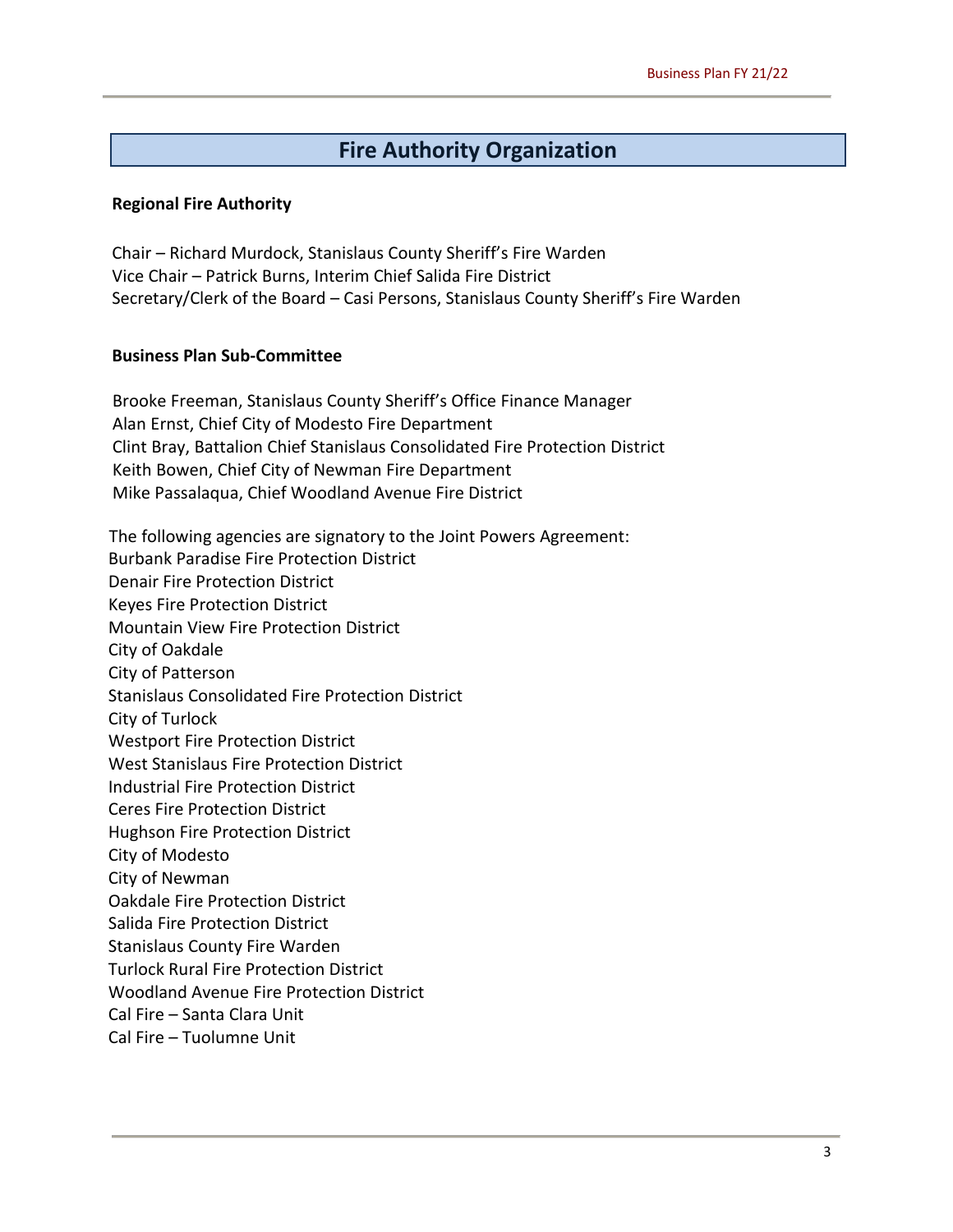## **Fire Prevention Services**

### *Financials*

| Category                     | 2018-2019<br><b>Actuals</b> | 2019-2020<br><b>Actuals</b> | 2020-2021<br><b>Actuals</b> | 2021-2022<br><b>Budget</b> | 2021-2022<br><b>Budget</b><br>Adjustments* | 2021-2022<br><b>Final Budget</b> |
|------------------------------|-----------------------------|-----------------------------|-----------------------------|----------------------------|--------------------------------------------|----------------------------------|
| Revenue-LTCW                 | \$526,774                   | \$607,739                   | \$588,868                   | \$673,567                  | \$0                                        | \$673,567                        |
| <b>Fees for Service</b>      | \$176,180                   | \$207,437                   | \$179,460                   | \$188,000                  | \$0                                        | \$188,000                        |
| <b>FEMA/CRF</b>              | \$0                         | \$57,917                    | \$0                         | \$0                        | \$0                                        | \$0                              |
| <b>County Contribution</b>   | \$14,453                    | \$15,747                    | \$15,747                    | \$20,000                   | \$0                                        | \$20,000                         |
| <b>Total Revenue</b>         | \$717,407                   | \$888,840                   | \$784,076                   | \$881,567                  | \$0                                        | \$881,567                        |
| <b>Salaries and Benefits</b> | \$477,014                   | \$637,494                   | \$616,270                   | \$717,913                  | \$0                                        | \$717,913                        |
| Services and Supplies        | \$47,024                    | \$89,510                    | \$53,658                    | \$85,936                   | \$50,000                                   | \$135,936                        |
| Other Charges                | \$79,579                    | \$77,788                    | \$83,688                    | \$77,718                   | \$0                                        | \$77,718                         |
| <b>Fixed Assets-Vehicles</b> | \$113,790                   | \$84,048                    | \$30,460                    | \$0                        | \$0                                        | \$0                              |
| <b>Total Expenses</b>        | \$717,407                   | \$888,840                   | \$784,076                   | \$881,567                  | \$50,000                                   | \$931,567                        |
| Revenue less Expenses        | \$0                         | \$0                         | \$0                         | \$0                        | (\$50,000)                                 | (\$50,000)                       |

## *Expectations of Fire Prevention Services*

- Participate in the environmental review committee
- Maintain a state mandated inspection program and compliance reporting as required by SB 1205
- Provide services in support of the County's One-Stop-Shop priority
- Maintain a State Mandated Inspection Program on Jails/Prisons
- Participate on the County cannabis enforcement team and assist in developing cannabis regulations
- Enhance collaboration and communication between the FPB and fire districts regarding impacts of new development projects
- Deliver plan reviews
- Assist in target hazard and business inspection programs
- Evaluate local fire and life safety codes and ordinances as they apply to current and proposed projects
- Active involvement in the code hearing process to ensure that Stanislaus County fire agencies may have input in the next code adoption cycle
- Enhance and expand cooperative vegetation/ force clean program with the fire districts
- Continue the training program to increase knowledge and proficiency of Fire Prevention Specialists
- Enhance partnerships with business, community groups and county departments
- Maintain the countywide rural water supply recommendation except for SRA geographical areas

*Goals*

- Enhance and expand fire prevention support to fire agencies within Stanislaus County
- Expand support and customer service through the County's One-Stop-Shop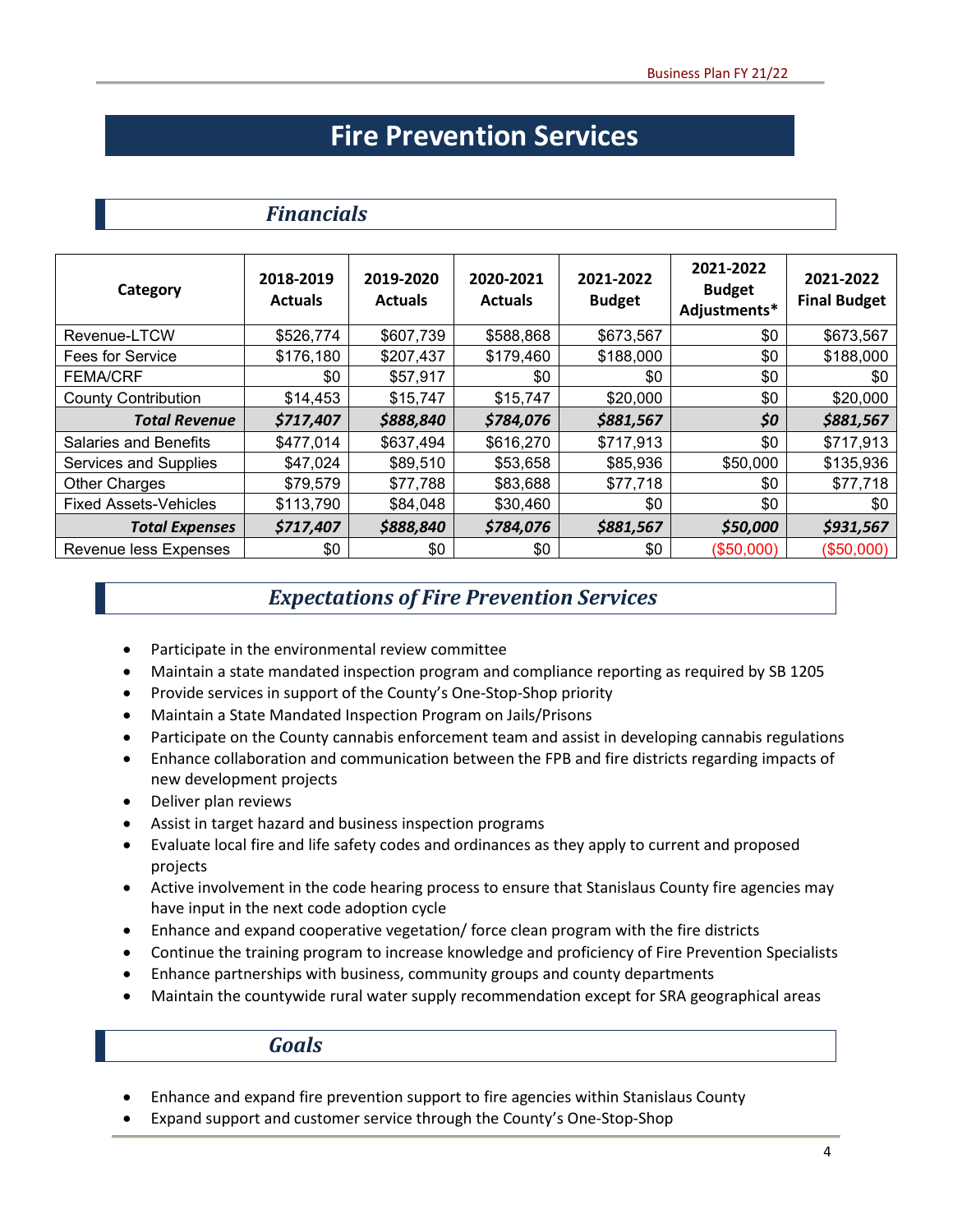• Enhance and expand public education program

## *Objectives*

- \*Hire consultant by second quarter of FY 21/22 to provide a needs assessment/evaluation of fire prevention services not to exceed \$50,000
- Develop work plan based off consultant's report

*Financials*

- Fill two (2) fire prevention vacancies before the start of FY 21/22
- Communicate with each fire chief (or his/her designee) to discuss how the FPB can assist fire agencies in providing a fire public education program to citizens of Stanislaus County
- Provide access to each Fire Chief to view inspection data/reports for their respective agency as is collected in Streamline software program
- Develop a quarterly meeting schedule with each fire chief (or his/her designee) to discuss issues/concerns or questions as it relates to Stanislaus County Fire Prevention in addition to the RFA meetings

## **Fire Technology and Communications**

| Category                     | 2018-2019<br><b>Actuals</b> | 2019-2020<br><b>Actuals</b> | 2020-2021<br><b>Actuals</b> | 2021-2022<br><b>Budget</b> | 2021-2022<br><b>Budget</b><br>Adjustments* | 2021-2022<br><b>Final Budget</b> |
|------------------------------|-----------------------------|-----------------------------|-----------------------------|----------------------------|--------------------------------------------|----------------------------------|
| Revenue-LTCW                 | \$421,298                   | \$260,104                   | \$198,702                   | \$193,309                  | \$0                                        | \$193,309                        |
| <b>FEMA/CRF</b>              | \$0                         | \$24,500                    | \$0                         | \$0                        | \$0                                        | \$0                              |
| <b>Total Revenue</b>         | \$421,298                   | \$284,604                   | \$198,702                   | \$193,309                  | \$0                                        | \$193,309                        |
| <b>Salaries and Benefits</b> | \$164,950                   | \$170,579                   | \$173,619                   | \$179,235                  | \$0                                        | \$179,235                        |
| Services and Supplies        | \$9,672                     | \$46,247                    | \$19,484                    | \$4,093                    | \$0                                        | \$4,093                          |
| <b>Other Charges</b>         | \$5,889                     | \$6,031                     | \$5,600                     | \$9,981                    | \$0                                        | \$9,981                          |
| <b>Fixed Assets-Radio</b>    |                             |                             |                             |                            |                                            |                                  |
| Projects                     | \$381,011                   | \$61,747                    | \$0                         | \$0                        | \$0                                        | \$0                              |
| <b>Total Expenses</b>        | \$561,522                   | \$284,604                   | \$198,702                   | \$193,309                  | \$0                                        | \$193,309                        |
| Revenue less Expenses        | (\$140,224)                 | \$0                         | \$0                         | \$0                        | \$0                                        | \$0                              |

## *Expectations of Fire Communications*

- Lead the AB109 Communications Project
- Represent fire agencies and work with SR911 in support of fire service communications
- Lead the Countywide Communications Advisory Committee (CAC)
- Serve as the SR911 fire service liaison for CAD
- Represent the fire service in Geographic Information Systems (GIS) map development for Stanislaus County
- Represent Stanislaus County fire agencies in statewide communications groups including; NAPCO, CALSIEC, and Statewide COMT, COML and Capital Bay Planning Area
- Represent Stanislaus County at FirstNet to ensure all County users' needs are addressed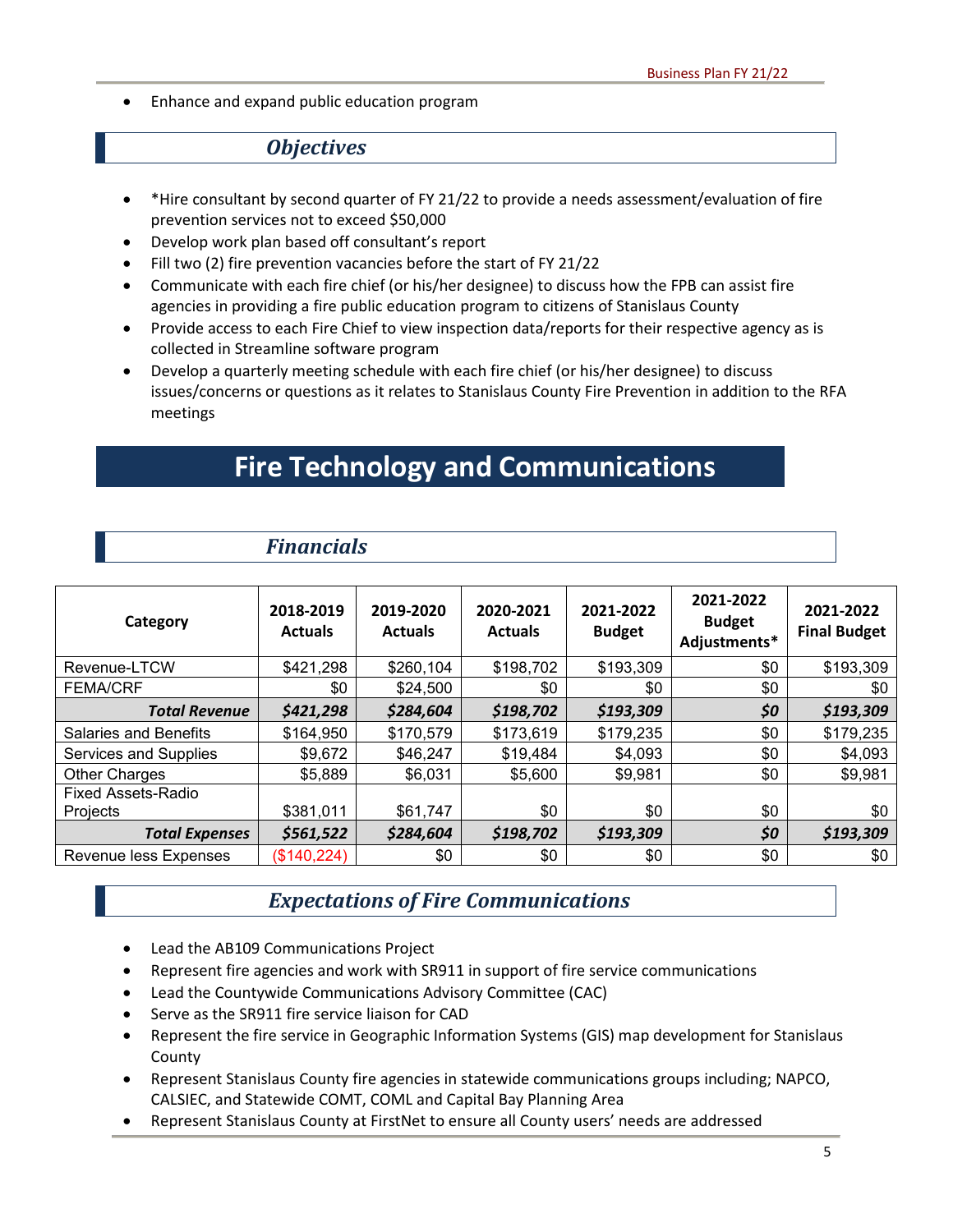- Represent and support the fire agencies as lead of the regional mobile data computer (MDC) project
- Continue to work towards establishing radio interoperability within Stanislaus County
- Assist fire agencies with grant writing for their communications needs
- Provide updated radio frequency loads for specific mobiles and portables as needed
- Monitor technology trends and recommend system improvements
- Provide recommendations for standardized radio equipment and IT systems countywide
- Provide administration and technical support for the regional records management system (RMS)
- Work on options to upgrade or replace the regional records management system (RMS)
- Coordinate dispatch center to dispatch center training and communications
- Manage and support NetMotion and RMS servers for regional systems
- Support and administer the regional mass-notification system, designed to be utilized for internal and external messaging
- Provide support and assistance to fire agencies with using FirstWatch

#### *Goals*

- Support and enhance the many systems that provide critical communications capabilities through the Stanislaus County Fire Warden's Office that are identified by the fire agencies within Stanislaus County
- Seek new opportunities to collaborate and achieve further efficiencies to support infrastructure, radio, MDC, CAD, and specific agency requests

#### *Objectives*

- Establish radio interoperability between Fire and EMS by end of 21/22 FY
- Develop timeline for implementing a new RMS program by  $2^{nd}$  quarter of 21/22 FY
- Establish FirstWatch to provide real-time data surveillance to improve performance and situational awareness by the end of 21/22 FY

## **Fire Investigation Services**

### *Financials*

| Category                    | 2018-2019<br><b>Actuals</b> | 2019-2020<br><b>Actuals</b> | 2020-2021<br><b>Actuals</b> | 2021-2022<br><b>Budget</b> | 2021-2022<br><b>Budget</b><br>Adjustments* | 2021-2022<br><b>Final Budget</b> |
|-----------------------------|-----------------------------|-----------------------------|-----------------------------|----------------------------|--------------------------------------------|----------------------------------|
| Revenue-LTCW                | \$404,862                   | \$382,837                   | \$433,537                   | \$399,275                  | \$0                                        | \$399,275                        |
| <b>Total Revenue</b>        | \$404,862                   | \$382,837                   | \$433,537                   | \$399,275                  | \$0                                        | \$399,275                        |
| Contracts/Agreements        | \$332,543                   | \$330,000                   | \$330,000                   | \$337,590                  | \$50,000                                   | \$387,590                        |
| Training/Equipment/DA Admin | \$72,319                    | \$52,837                    | \$27,355                    | \$61,685                   | \$0                                        | \$61,685                         |
| <b>Fixed Asset-Vehicle</b>  | \$0                         | \$0                         | \$76,182                    | \$0                        | \$0                                        | \$0                              |
| <b>Total Expenses</b>       | \$404,862                   | \$382,837                   | \$433,537                   | \$399,275                  | \$50,000                                   | \$449,275                        |
| Revenue less Expenses       | \$0                         | \$0                         | \$0                         | \$0                        | (\$50,000)                                 | (\$50,000)                       |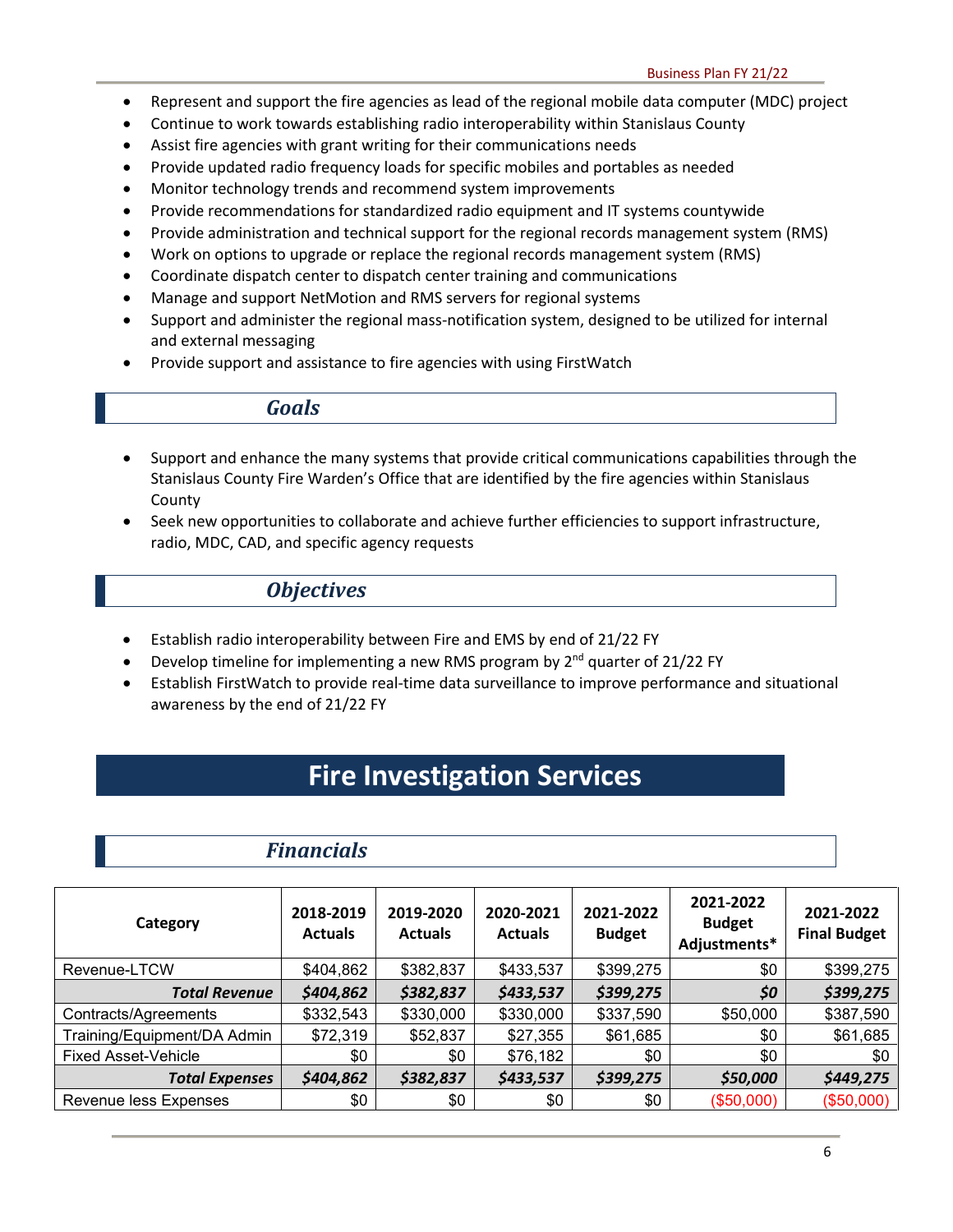The City of Modesto provides an in-kind contribution of approximately \$554,000 to the Fire Investigations Unit. The table below is a breakdown of the contribution.

| <u>UR U MUUGSLU HIGHIVGSUYAHUI UMKIN-KIIN UUMHUUUUN</u> |           |  |  |  |  |
|---------------------------------------------------------|-----------|--|--|--|--|
| COM Operations Technology and Information Charges       | \$8,370   |  |  |  |  |
| COM Infrastructure Technology and Information Charges   | \$878     |  |  |  |  |
| <b>COM Liability Insurance Charges</b>                  | \$9,286   |  |  |  |  |
| <b>Station 8 Facility Use</b>                           | \$120,000 |  |  |  |  |
| <b>Training Expenses</b>                                | \$22,000  |  |  |  |  |
| <b>Tools and Field Supplies</b>                         | \$9,500   |  |  |  |  |
| Membership and Dues                                     | \$1,170   |  |  |  |  |
| <b>Personnel Costs</b>                                  | \$383,037 |  |  |  |  |
| <b>Total In-Kind Contribution</b>                       | \$554,241 |  |  |  |  |

#### **City of Modesto Fire Investigation Unit In-Kind Contribution**

## *Expectations of Fire Investigation Services*

- Determine origin and cause of fires in compliance with NFPA 921 guidelines
- Provide documentation and assistance to law enforcement agencies for follow up of criminal fire investigations
- Provide documentation and assistance to District Attorney's office regarding criminal fire investigations
- Provide documentation and assistance to private fire investigators and insurance industry representatives regarding civil fire investigations
- Establish and deliver an effective training program for chief and company officers throughout the County to conduct preliminary fire investigations and initial origin and cause determinations following NFPA 921 guidelines
- Establish effective lines of communications with partner agencies to promote information sharing
- Provide training for fire investigation staff to increase their skills and proficiency in the field of fire investigation
- Provide a quarterly report to the Fire Authority that outlines the number of fires investigated, case status, dollar loss, and number of arrests by jurisdiction
- Facilitate regular meetings for all county fire agencies to discuss issues and concerns related to fire investigations

#### *Goals*

- Provide countywide fire investigation services. Under the leadership of the District Attorney's Office, this regional program is a partnership with fire, law enforcement and the District Attorney's office
- Continue financial support of the regional FIU as a contributing partner along with funding from the District Attorney's Office and the City of Modesto
- Transition FIU to the Sheriffs/Fire Warden's office

#### *Objectives*

- Develop a succession plan for fire investigations by  $2^{nd}$  quarter 21/22 FY
- \*Allocate \$50,000 to provide overtime reimbursement costs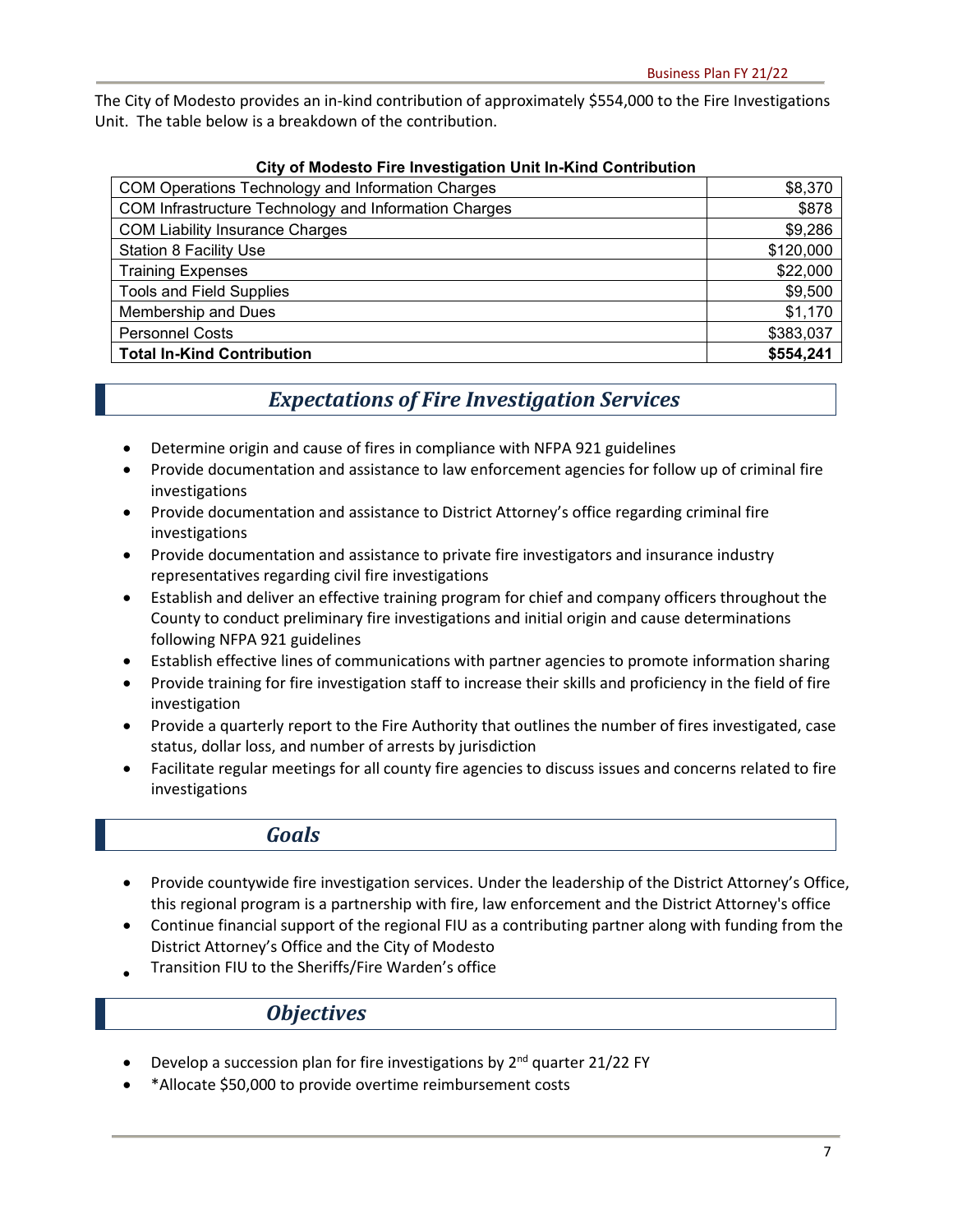## **Fire Training Program**

## *Financials*

| Category                               | 2018-2019<br><b>Actuals</b> | 2019-2020<br><b>Actuals</b> | 2020-2021<br><b>Actuals</b> | 2021-2022<br><b>Budget</b> | 2021-2022<br><b>Budget</b><br>Adjustments* | 2021-2022<br><b>Final Budget</b> |
|----------------------------------------|-----------------------------|-----------------------------|-----------------------------|----------------------------|--------------------------------------------|----------------------------------|
| Revenue-LTCW                           | \$81,954                    | \$10,562                    | \$32,068                    | \$110,000                  | \$0                                        | \$110,000                        |
| <b>Total Revenue</b>                   | \$81,954                    | \$10,562                    | \$32,068                    | \$110,000                  | \$0                                        | \$110,000                        |
| <b>CICCS Certification</b><br>Training | \$28,302                    | \$0                         | \$0                         | \$0                        | \$0                                        | \$0                              |
| <b>Training Consortium</b>             | \$0                         | \$0                         | \$0                         | \$0                        | \$0                                        | \$0                              |
| <b>Training Coordinator</b>            | \$0                         | \$0                         | \$0                         | \$0                        | \$50,000                                   | \$50,000                         |
| One Time Training                      |                             |                             |                             |                            |                                            |                                  |
| Equipment                              | \$0                         | \$0                         | \$0                         | \$0                        | \$325,000                                  | \$325,000                        |
| Training (incl YCCD Agmt)              | \$53,652                    | \$10,562                    | \$32,068                    | \$110,000                  | \$0                                        | \$110,000                        |
| <b>Additional Training</b>             | \$0                         | \$0                         | \$0                         | \$0                        | \$0                                        | \$0                              |
| <b>Total Expenses</b>                  | \$81,954                    | \$10,562                    | \$32,068                    | \$110,000                  | \$375,000                                  | \$485,000                        |
| Revenue less Expenses                  | \$0                         | \$0                         | \$0                         | \$0                        | (\$375,000)                                | (\$375,000)                      |

### *Expectations of Fire Training Program*

- Work with our regional partners to develop a comprehensive regional training program in support of the fire agencies
- Enhance and Increase training for Regional California Incident Command Certification System (CICCS)
- Support the Fire Warden's office in developing an EMR and EMT course
- Create job description and qualifications document for hiring a part-time training coordinator

#### *Goals*

- Create a regional training program by end of FY 21/22
- Create an EMR training program through the Fire Warden's office by end of FY 21/22
- Create an EMT program through the Fire Warden's office by end of FY 21/22
- Create a Part-Time Training Coordinator position through the Fire Warden's office

### *Objectives*

- Develop approved EMT program by  $2^{nd}$  quarter 21/22 FY to enhance standard of care
- Provide opportunity to interested agencies to join a comprehensive regional training program
- \*Recommendation for a one-time contribution from fund balance for Fire Tactical Training Prop in FY21/22 not to exceed \$325,000
- \*Create a full-time Training Coordinator position through the Fire Warden's office not to exceed annual cost of \$150,000
- Hire full-time Training Coordinator by end of 21/22 FY. First year costs are estimated to be \$50,000
- Increase instructor cache and/or contracting resources to provide CICCS courses by 7/1/21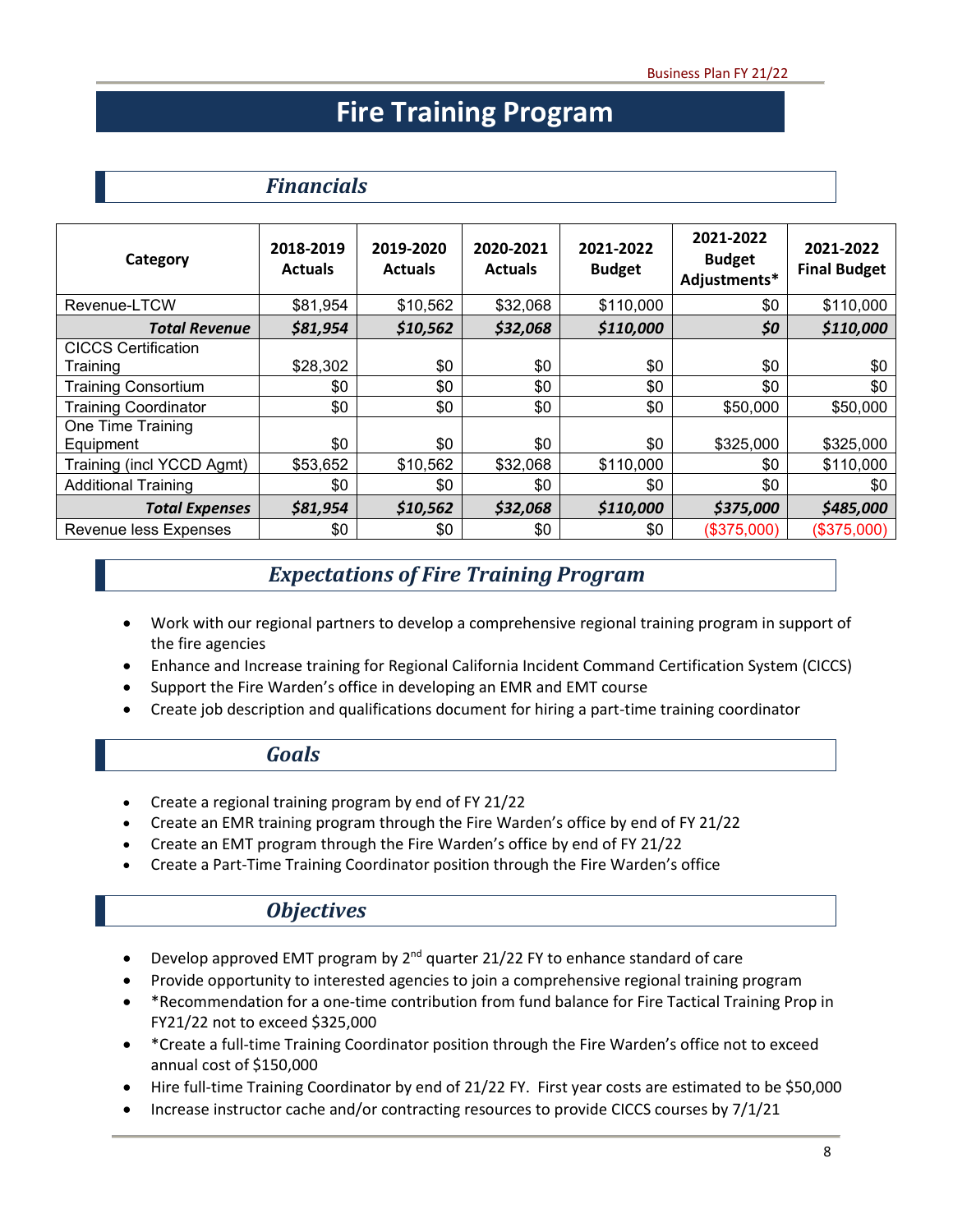## **Administration and Support Services**

## *Financials*

| Category                        | 2018-2019<br><b>Actuals</b> | 2019-2020<br><b>Actuals</b> | 2020-2021<br><b>Actuals</b> | 2021-2022<br><b>Budget</b> | 2021-2022<br><b>Budget</b><br>Adjustments* | 2021-2022<br><b>Final Budget</b> |
|---------------------------------|-----------------------------|-----------------------------|-----------------------------|----------------------------|--------------------------------------------|----------------------------------|
| Revenue-LTCW                    | \$167,856                   | \$449,124                   | \$514,761                   | \$323,849                  | \$0                                        | \$323,849                        |
| Intergovernmental               | \$14,801                    | \$14,810                    | \$14,558                    | \$15,000                   | \$0                                        | \$15,000                         |
| <b>FEMA/CRF</b>                 | \$0                         | \$37,203                    | \$190,669                   | \$0                        | \$0                                        | \$0                              |
| <b>County Contribution</b>      | \$198,535                   | \$197,241                   | \$197,241                   | \$192,988                  | \$0                                        | \$192,988                        |
| <b>Total Revenue</b>            | \$381,192                   | \$698,378                   | \$917,228                   | \$531,837                  | \$0                                        | \$531,837                        |
| <b>Salaries and Benefits</b>    | \$301,112                   | \$268,533                   | \$210,750                   | \$302,853                  | \$57,000                                   | \$359,853                        |
| Services and Supplies           | \$58,759                    | \$69,978                    | \$91,321                    | \$148,309                  | \$0                                        | \$148,309                        |
| Other Charges                   | \$21,321                    | \$27,156                    | \$38,939                    | \$25,611                   | \$0                                        | \$25,611                         |
| <b>Special Operations - MFD</b> | \$0                         | \$0                         | \$250,000                   | \$250,000                  | \$0                                        | \$250,000                        |
| <b>Total Expenses</b>           | \$381,192                   | \$365,667                   | \$591,010                   | \$726,773                  | \$57,000                                   | \$783,773                        |
| Revenue less Expenses           | (\$0)                       | \$332,711                   | \$326,218                   | (\$194,936)                | (\$57,000)                                 | (\$251,936)                      |

## *Expectations of Administration and Support Services*

- Communicate with County CEO staff and Board of Supervisors regarding the goals, priorities, needs and expectations of the Fire Authority
- Administer the budget within County guidelines
- Provide administrative support to the Fire Authority with agendas, board reports, minutes, conflict of interest statements, and information updates on the County's website
- Process all related maintenance contracts and invoices associated with the mobile data computer (MDC) and fire records management system (RMS) programs
- Assist fire agencies with financial, human resources, legal and administrative issues as requested
- Continue to seek opportunities to fund regional equipment/needs
- Communicate with Fire Authority members regarding regional plans and programs
- Serve as the XST Operational Area Coordinator in support of the Cal OES Fire and Rescue Mutual Aid Plan
- Administer special projects to support the fire service in Stanislaus County
- Assist in the administration and coordination of the Stanislaus County Fire Directors' Association
- Coordinate meetings to address mutual concerns and issues
- Coordinate regional purchases
- Seek options to take advantage of regional grants that will support and enhance the fire service within Stanislaus County.
- Develop Fire Administrative Chief program to assist fire agencies
- Subscribe to LEXIPOL and provide access to Fire Authority
- Provide consistent annual funding not to exceed \$50,000 to the Fire Chaplain program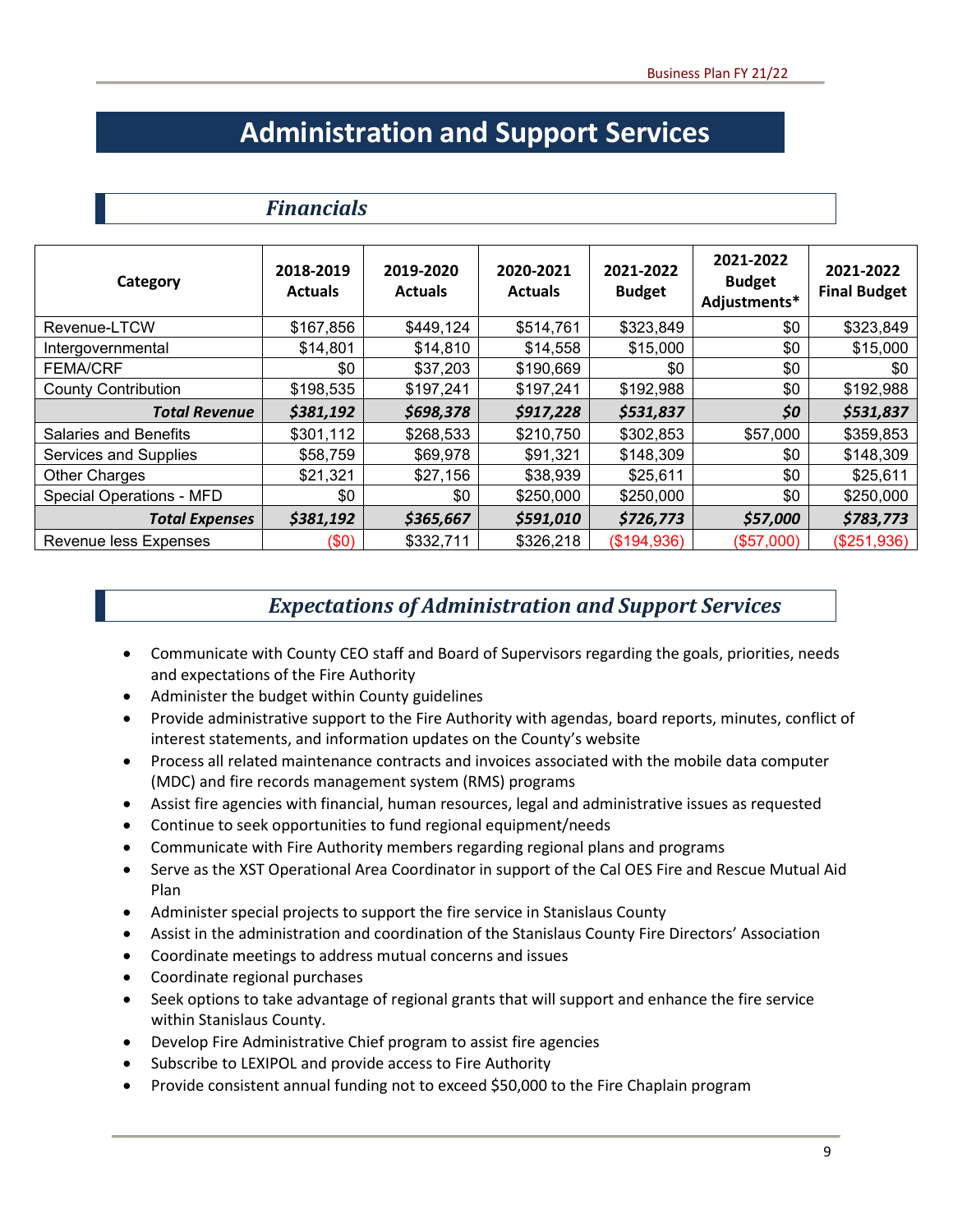#### *Goals*

- Provide administration and support through the Stanislaus County Fire Warden's Office
- Provide support to the CalOES Fire and Rescue Mutual Aid Plan by assuming the XST Operational Area Coordinator
- Support the maintenance for specific equipment utilized regionally, such as the mobile air trailer, portable radio caches and the mobile fire command unit
- Develop draft 2-year budget plan for 2022-2024 by end of 21/22 FY

#### *Objectives*

- \*Create job description and budget for hiring a full-time administrative clerk to support the Fire Administration Chief program by end of 21/22 FY not to exceed \$75,000 to support special districts. First year costs are estimated to be \$57,000.
- Provide 2-year business plan to RFA by 5/22 for approval
- \*Support to Fire Chaplain program not to exceed \$50,000
- Develop SOPs by end of 21/22 FY for Fire Chaplain program

| Category              | 2018-2019<br><b>Actuals</b> | 2019-2020<br><b>Actuals</b> | 2020-2021<br><b>Actuals</b> | 2021-2022<br><b>Budget</b> | 2021-2022<br><b>Budget</b><br>Adjustments* | 2021-2022<br><b>Final Budget</b> |
|-----------------------|-----------------------------|-----------------------------|-----------------------------|----------------------------|--------------------------------------------|----------------------------------|
| Revenue-LTCW          |                             |                             | \$33,063                    | \$0                        | \$0                                        | \$0                              |
| <b>Total Revenue</b>  | \$0                         | \$0                         | \$33,063                    | \$0                        | \$0                                        | \$0                              |
| Services and Supplies |                             |                             | \$33,063                    | \$0                        | \$50,000                                   | \$50,000                         |
| <b>Total Expenses</b> | \$0                         | \$0                         | \$33,063                    | \$0                        | \$50,000                                   | \$50,000                         |
| Revenue less Expenses | \$0                         | \$0                         | \$0                         | \$0                        | (\$50,000)                                 | (\$50,000)                       |

## **Budget Summary – FY 21/22**

At the August 6, 2020 Special Fire Authority meeting, the Fire Authority accepted the sub-committees plans to be incorporated into the Recommended *Final* Fiscal Year 2021-2022 Business Plan.

Program priorities and fiscal detail associated with each program can be found on the program detail pages within the Business Plan.

The County General Fund contribution to the Fire Services Fund supports services including: administrative support, maintaining a space at  $10^{th}$  Street Place for the Fire Prevention Bureau in support of the One-Stop-Shop Initiative, and cost allocation charges including charges related to use of the Oracle Financial System, purchasing and auditor's office.

Any savings from the FSF Contribution flows into the Fire Services Fund Balance.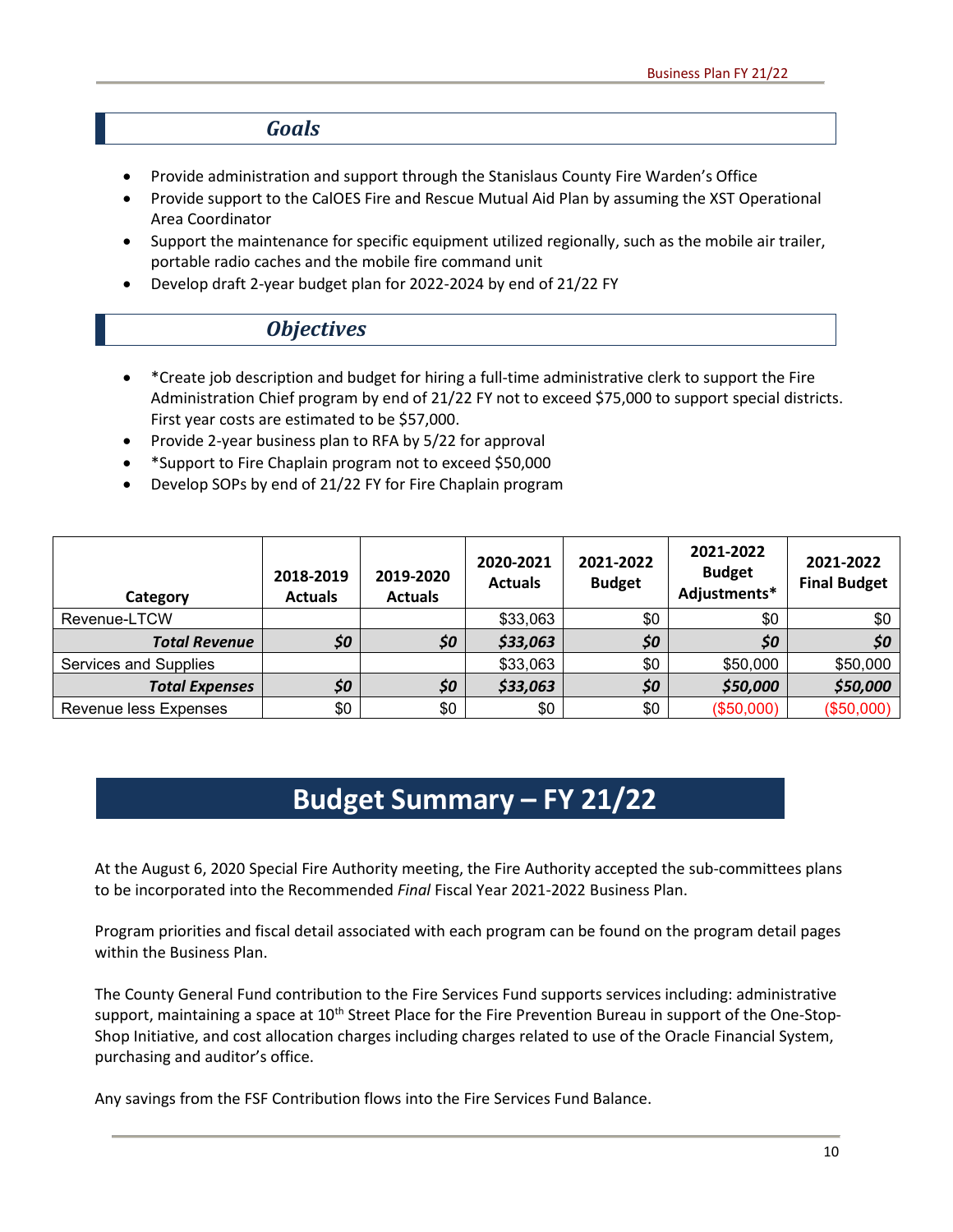The following items are adjustments to the budget and listed in the business plan as potential allocations from operational budget or fund balance:

|          | \$325,000 One-time costs for Training Equipment                                         |
|----------|-----------------------------------------------------------------------------------------|
| \$50.000 | One-time costs for Fire Prevention Consultant                                           |
| \$50.000 | Ongoing costs for Training Coordinator (Only 1/3 of costs in FY21/22 Business Plan)     |
|          | \$50,000 Ongoing costs for FIU Overtime                                                 |
|          | \$50,000 Ongoing costs for Chaplain Program                                             |
| \$57.000 | Ongoing costs for Admin Clerk (Only 2/3 of costs included in the FY21/22 Business Plan) |
|          | \$582,000 Total Adjustments included in the Business Plan                               |

The Fiscal Year 2021-2022 Recommended Final Business Plan totals **\$2,892,924** in expenses utilizing estimated revenue consisting of **\$1,700,000** in Less-Than-Countywide (LTCW) fire tax revenue, **\$188,000** in Prevention fees, **\$15,000** of intergovernmental revenue, and **\$212,988** of County General Fund Contribution. This is an increase to the expense budget from the Fiscal Year 2020-2021 Business Plan and includes use of the Fire Service Fund – Fund Balance.

| Category                       | 2021-2022<br><b>Budget</b> | <b>Business Plan</b><br><b>Adjustments</b> | 2021-2022<br>Adjusted<br><b>Budget</b> |
|--------------------------------|----------------------------|--------------------------------------------|----------------------------------------|
| Revenue-LTCW                   | \$1,700,000                | \$0                                        | \$1,700,000                            |
| Fees for Service               | \$188,000                  | \$0                                        | \$188,000                              |
| Intergovernmental              | \$15,000                   | \$0                                        | \$15,000                               |
| <b>FEMA/CRF</b>                | \$0                        | \$0                                        | \$0                                    |
| <b>County Contribution</b>     | \$212,988                  | \$0                                        | \$212,988                              |
| <b>Total Revenue</b>           | \$2,115,988                | \$0                                        | \$2,115,988                            |
| <b>Salaries and Benefits</b>   | \$1,200,001                | \$107,000                                  | \$1,307,001                            |
| Services and Supplies          | \$685,928                  | \$475,000                                  | \$1,160,928                            |
| <b>Other Charges</b>           | \$424,995                  | \$0                                        | \$424,995                              |
| <b>Fixed Assets - Vehicles</b> | \$0                        | \$0                                        | \$0                                    |
| <b>Total Expenses</b>          | \$2,310,924                | \$582,000                                  | \$2,892,924                            |
| <b>Revenue less Expenses</b>   | ( \$194, 936)              | (\$582,000)                                | ( \$776, 936)                          |

#### **Fund Balance**

|                                        | <b>Original</b><br><b>Budget</b> | <b>Adjusted</b><br><b>Budget</b> |
|----------------------------------------|----------------------------------|----------------------------------|
| Fund Balance 06/30/21                  | \$3,110,595                      | \$3,110,595                      |
| Estimated Use of Fund Balance FY21/22  | (\$194,936)                      | (\$776,936)                      |
| <b>Estimated Fund Balance 06/30/22</b> | \$2,915,659                      | \$2,333,659                      |
|                                        |                                  |                                  |
| Restricted FB based on Policy          | \$924,370                        | \$1,157,170                      |
| Unrestricted FB                        | \$1,991,289                      | \$1,176,489                      |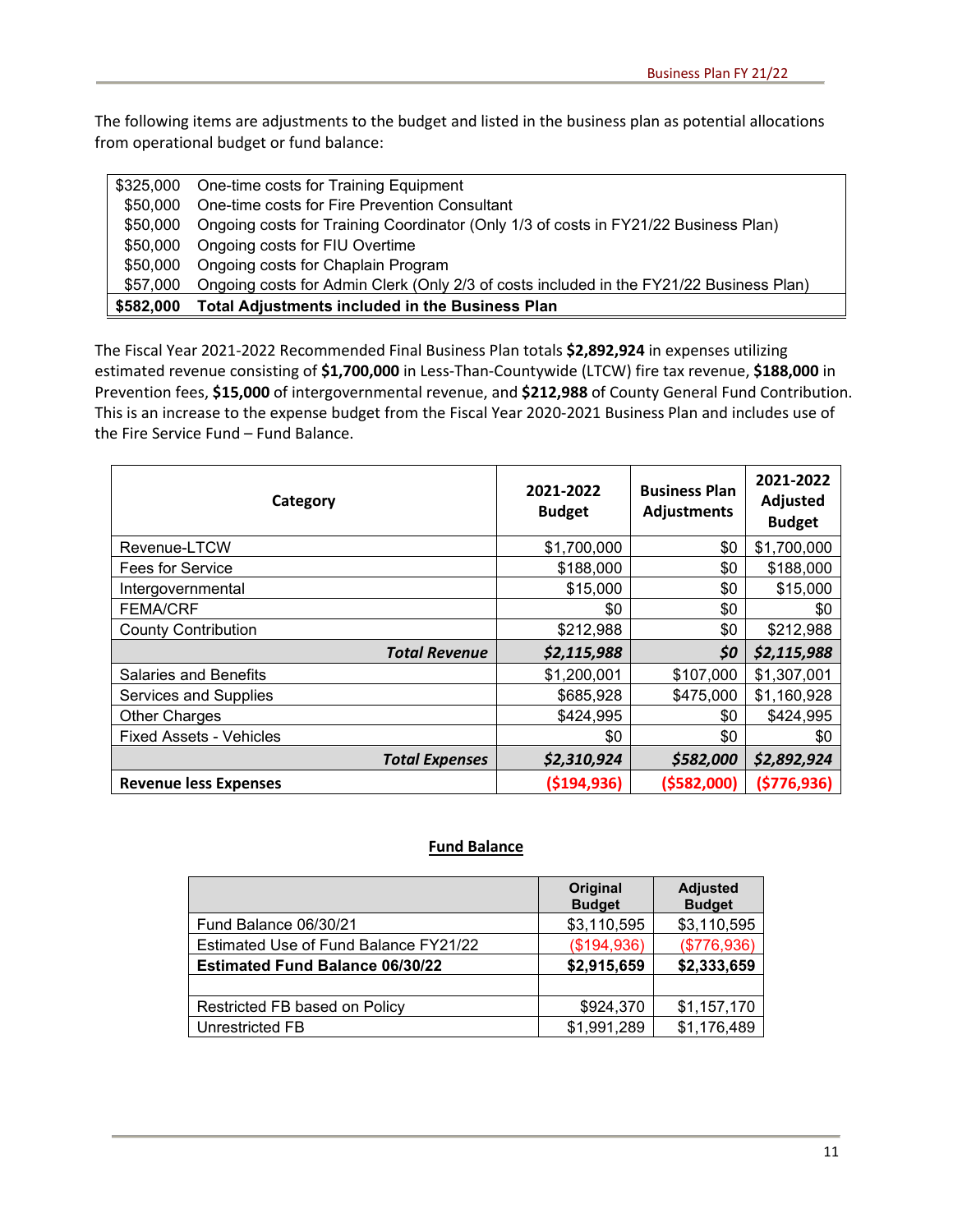## **Stanislaus County Auditor AB 8 Allocation Contributions by Fire Districts Pre-Redevelopment & Pre ERAF FY2020-2021**

| <b>District Name</b>         | <b>AB8 Total</b> | <b>ERAF</b>   | <b>New Total</b> |
|------------------------------|------------------|---------------|------------------|
| <b>BURBANK-PARADISE FIRE</b> | 17,730.99        | (1,281.82)    | 16,449.17        |
| <b>CERES FIRE</b>            | 8,701.27         | (629.04)      | 8,072.23         |
| <b>CITY OF CERES</b>         | 201,549.70       | (14, 570.57)  | 186,979.13       |
| <b>CITY OF MODESTO</b>       | 8.00             | (0.58)        | 7.42             |
| <b>CITY OF NEWMAN</b>        | 41,392.24        | (2,992.36)    | 38,399.88        |
| <b>CITY OF OAKDALE</b>       | 124,450.78       | (8,996.88)    | 115,453.90       |
| <b>CITY OF PATTERSON</b>     | 96,094.35        | (6,946.92)    | 89,147.43        |
| <b>DENAIR FIRE</b>           | 59,700.97        | (4,315.94)    | 55,385.03        |
| <b>HUGHSON FIRE</b>          | 91,697.83        | (6,629.08)    | 85,068.75        |
| <b>INDUSTRIAL FIRE</b>       | 38,453.56        | (2,779.91)    | 35,673.65        |
| <b>KEYES FIRE</b>            | 60,131.01        | (4,347.03)    | 55,783.98        |
| <b>MOUNTAIN VIEW FIRE</b>    | 29,028.07        | (2,098.52)    | 26,929.55        |
| <b>OAKDALE FIRE</b>          | 147,628.83       | (10, 672.48)  | 136,956.35       |
| <b>SALIDA FIRE</b>           | 199,796.78       | (14, 443.85)  | 185,352.93       |
| STAN CONSOL FIRE PRO DIST    | 454,849.15       | (32, 882.27)  | 421,966.88       |
| <b>TURLOCK FIRE</b>          | 31,137.09        | (2,250.98)    | 28,886.11        |
| <b>WEST STANISLAUS FIRE</b>  | 163,128.67       | (11, 793.01)  | 151,335.66       |
| <b>WESTPORT FIRE</b>         | 27,963.42        | (2,021.55)    | 25,941.87        |
| <b>WOODLAND AVE FIRE</b>     | 42,739.45        | (3,089.75)    | 39,649.70        |
| <b>Grand Total</b>           | 1,836,182.17     | (132, 742.54) | 1,703,439.63     |